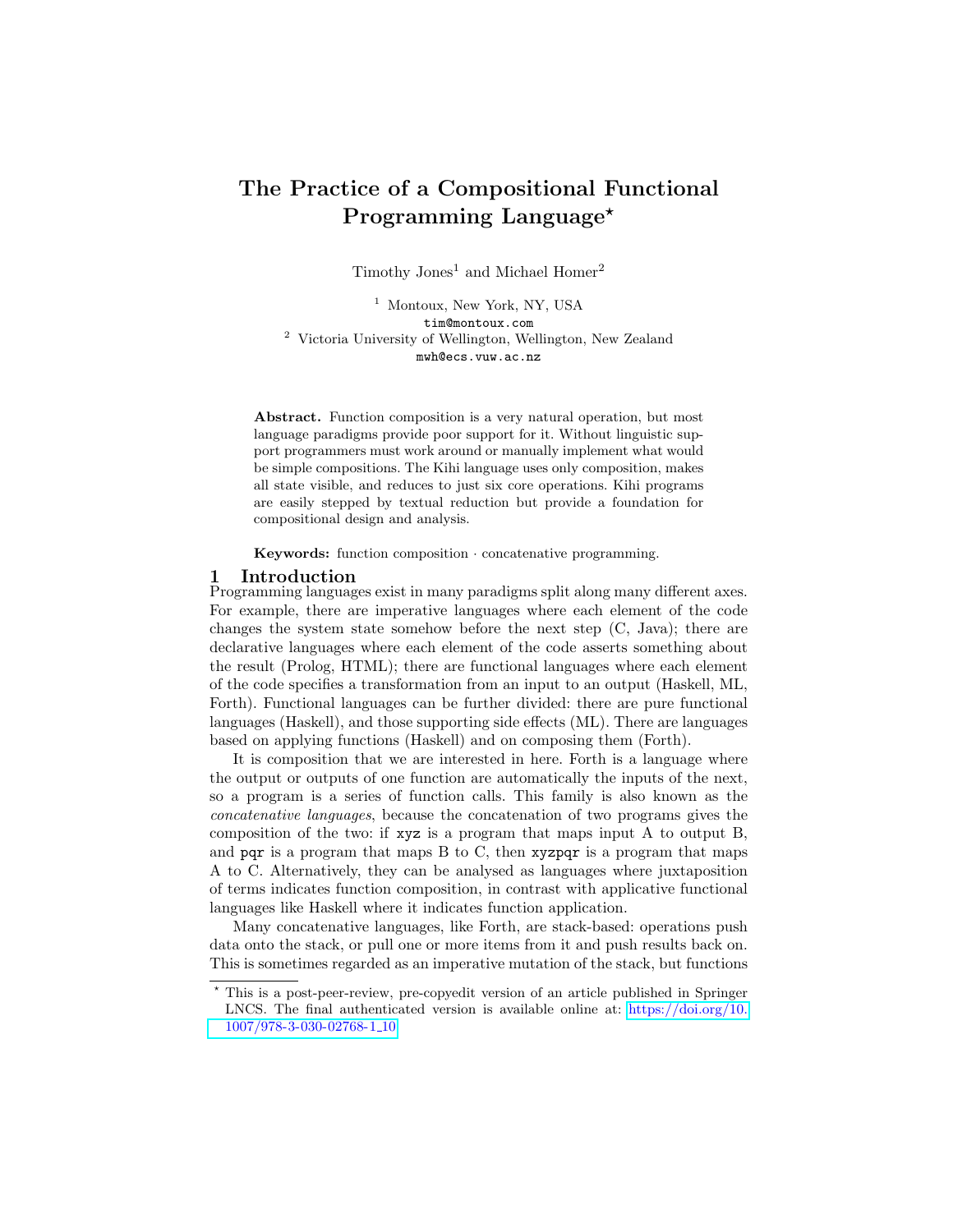in these languages can also be regarded as unary transformations from a stack to another stack. Stack-based languages include Forth, PostScript, RPL, and Joy, and other stack-based systems such as Java bytecode can be (partially) analysed in the same light as well. Most often these languages use a postfix syntax where function calls follow the operations putting their operands on the stack.

Concatenative, compositional languages need not be stack-based. A language can be built around function composition, and allow programs to be concatenated to do so, without any stack either implicit or explicit. One such language is Om [\[2\]](#page-9-0), which uses a prefix term-rewriting model; we present another here.

In this paper we present Kihi, a compositional prefix concatenative functional language with only six core operations representing the minimal subset to support all computation in this model, and a static type system validating programs in this core. We also present implementations of the core, and of a more user-friendly extension that translates to the core representation at heart.

A Kihi program consists of a sequence of terms. A term is either a (possibly empty) parenthesised sequence of terms (an *abstraction*, the only kind of value), or one of the five core operators:

- apply, also written ·: remove the parentheses around the subsequent abstraction, in effect splicing its body in its place.
- right, or  $\rightarrow$ : given two subsequent values, insert the rightmost one at the *end* of the body of the left. In effect, partial application of the left abstraction.
- left, or  $\leftarrow$ : given two subsequent values, insert the rightmost one at the *start* of the body of the left. A "partial return" from the first abstraction.
- copy, or ×: copy the subsequent value so that it appears twice in succession.
- $-$  drop, or  $\downarrow$ : delete the subsequent value so that it no longer appears in the program.

These operations form three dual pairs: abstraction and apply; right and left; copy and drop. We consider abstraction an operation in line with these pairings.

At each step of execution, an operator whose arguments are all abstractions will be replaced, along with its arguments, with its output. If no such operator exists, execution is stuck. After a successful replacement, execution continues with a new sequence. If more than one operator is available to be reduced, the order is irrelevant, as Kihi satisfies Church-Rosser (though not the normalisation property), but choosing the leftmost available reduction is convenient.

This minimal core calculus is sufficient to be Turing-complete. We will next present some extensions providing more convenient programmer facilities.

# 2 Computation

Combined with application, the left and right operators are useful for shuffling data in and out of applications. The left operator in particular is useful for reordering inputs, since each subsequent use of  $\leftarrow$  moves a value to the left of the value that it used to be to the right of. The swap operation, which consumes two values and returns those values in the opposite order, can be defined from the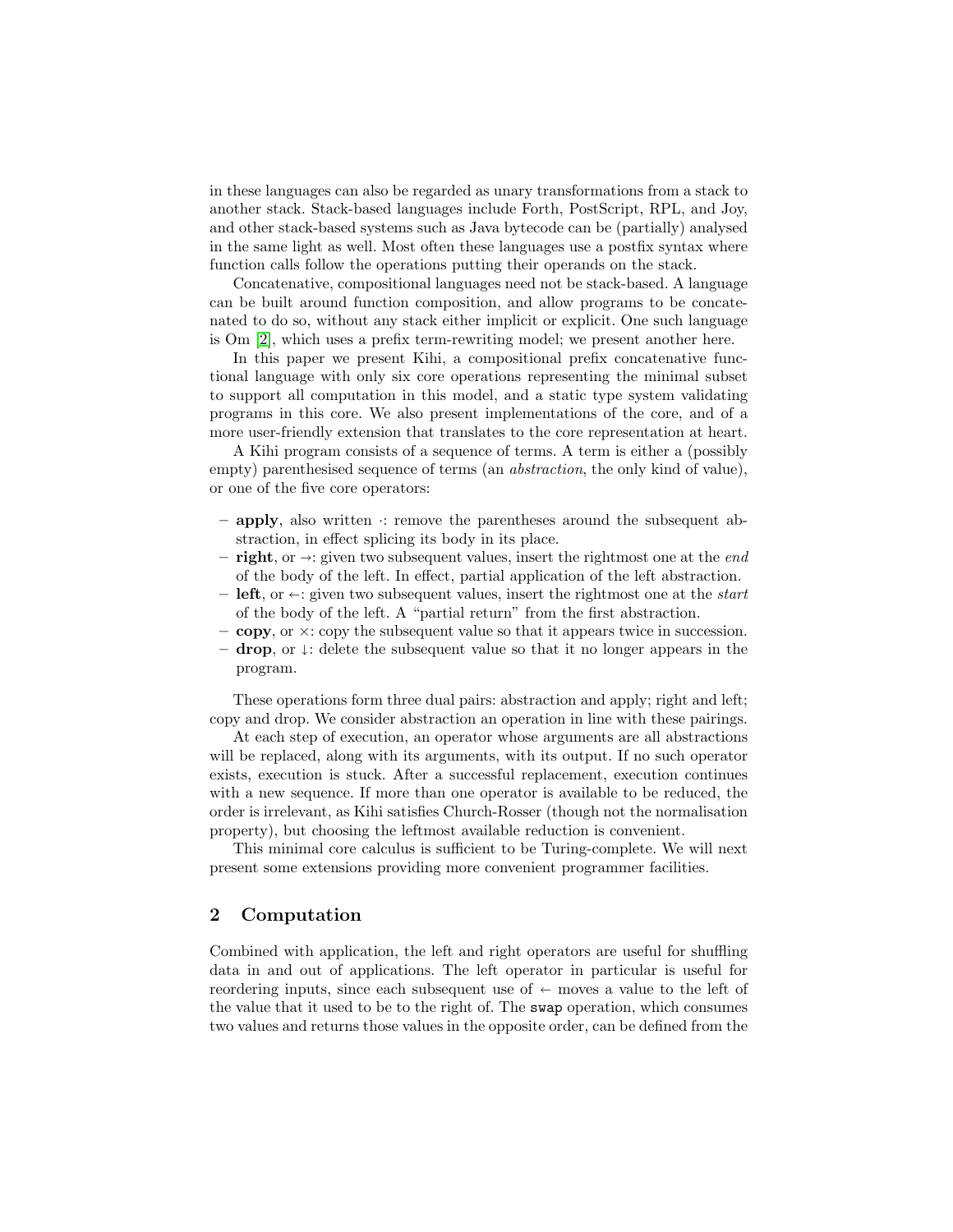core operators as  $\cdot \leftarrow \leftarrow$  (). For instance, executing swap x y reduces through the following steps:  $\cdot \leftarrow \leftarrow (x \times y \rightarrow \cdot \leftarrow (x \times y \rightarrow \cdot \left( y \times x \right) \rightarrow y \times x$ .

The under operation  $\cdot \leftarrow$  executes an abstraction "below" another, preserving its second argument for later use and executing the first with the remaining program as its arguments. The flexibility of under demonstrates the benefit of a compositional style over an applicative one. We do not need to reason about the number of inputs required by the abstraction, nor the number of return values: it is free to consume an arbitrary number of values in the sequence of terms, and to produce many values into that sequence as the result of its execution.

As Kihi is a compositional language, composing two operations together is as simple as writing them adjacently. Defining a composition operator that consumes two abstractions *as inputs* and returns the abstraction representing their composition is more involved, since the resulting abstraction needs to be constructed by consuming the abstractions into the output and then manually applying them. The compose operation is defined as  $\rightarrow \rightarrow ($  under (·)). This operation brings two abstractions into the abstraction defined in the operation, which will apply the rightmost first and then the left. The leftmost abstraction can consume outputs from the rightmost, but the right cannot see the left at all.

#### 2.1 Data Structures

Abstractions are the only kind of value in Kihi, but we can build data structures using standard Church-encodings. In the Church-encoding of booleans, true and false both consume two values, with true returning the first and false the second. In Kihi, false is equivalent to  $(\downarrow)$ : since the drop operation removes the immediately following value, the value that appears after that (in effect, the second argument) is now at the head of the evaluated section of the sequence. The definition of true is the same, but with a swapped input:  $(1 \text{ swap})$ .

The definition of standard boolean combinators like and and or each involve building a new abstraction and moving the boolean inputs into the abstraction so that, when applied, the resulting abstraction behaves appropriately as either a true or false value. For instance, or can be defined as  $\rightarrow \cdot \cdot \cdot$  swap true). The result of executing  $\cdot$  or x y is  $\cdot \cdot$  x true y: if x is true, then the result is an application of true, otherwise the result is an application of y.

In the Church-encoding of the natural numbers, a number  $n$  is an abstraction that accepts a function and an initial value, and produces the result of applying that function to its own output n times. In this encoding, zero is equivalent to false, since the function is ignored and the initial value is immediately returned. In Kihi, the Church-encoding of the successor constructor suc is  $\rightarrow$  ( $\cdot$  under ( $\cdot$ ) swap under  $(\times)$ ). For an existing number n and a function f, executing  $\cdot$  suc n f produces the sequence  $\cdot$  f  $\cdot$  n f: apply n to f, then apply f once more to the resulting value. Once again, the function can be flexible in the number of inputs and outputs that it requires and provides: so long as it provides as many as it requires, it will perform a reduction with a constant number of inputs. For an unequal number of inputs to outputs, the function will dynamically consume or generate a number of values proportional to the natural number that is applied.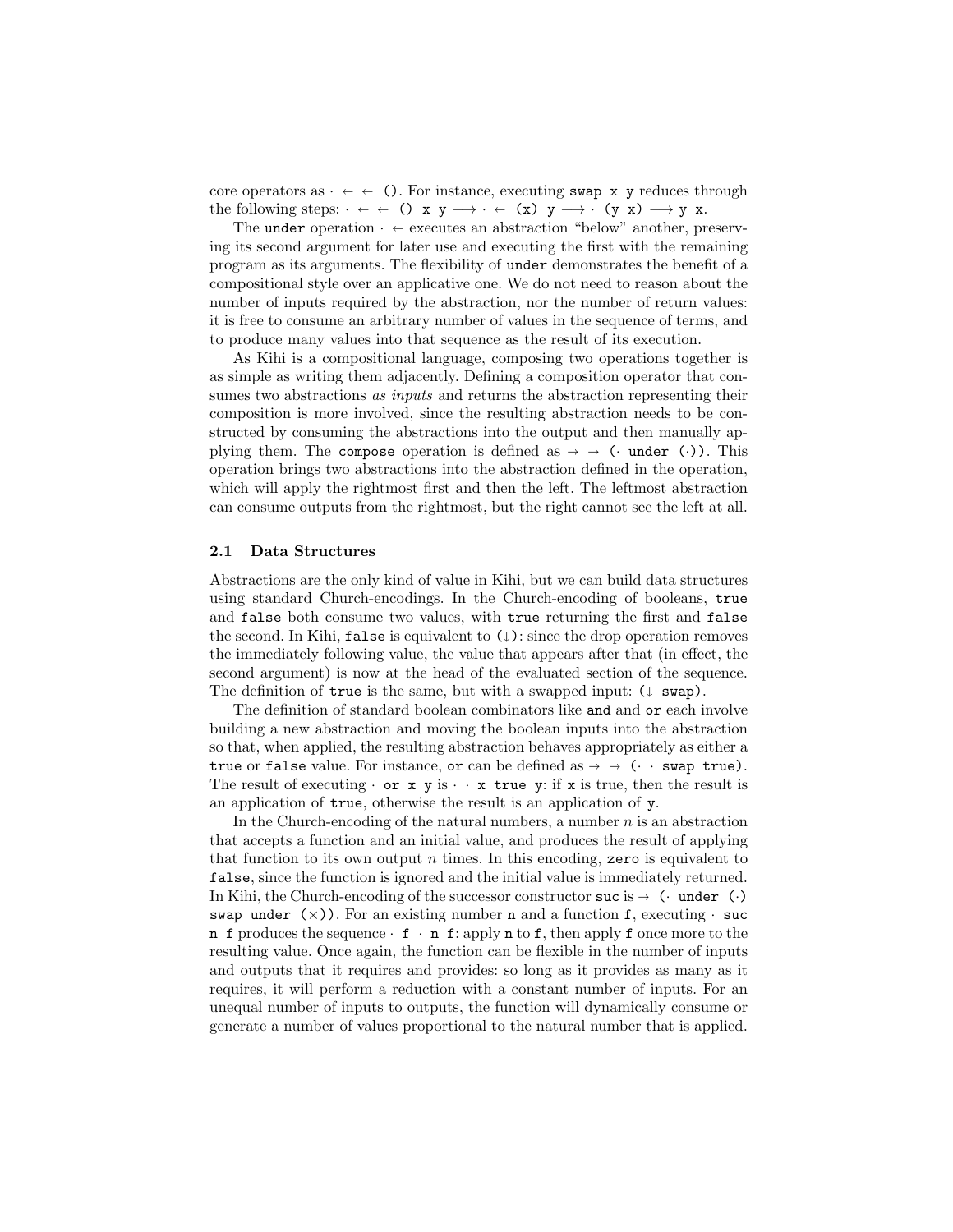#### 2.2 Recursion

To be Turing-complete, the language must also support recursion. The recursion operation Y is defined in Kihi as  $\rightarrow \times \rightarrow ($  under  $(\rightarrow \rightarrow (.) \times))$ . For any input f, executing Y f first produces the abstraction ( $\cdot$  under ( $\rightarrow$   $\rightarrow$   $\cdot$ )  $\times$ ) f), and then copies it and partially applies the copy to the original, producing the abstraction ( $\cdot$  under ( $\rightarrow$   $\rightarrow$  ( $\cdot$ )  $\times$ ) f ( $\cdot$  under ( $\rightarrow$   $\rightarrow$  ( $\cdot$ )  $\times$ ) f)). Applying this abstraction ultimately produces an application of f to the original abstraction:  $\cdot$  f  $(\cdot \text{ under } (\rightarrow \rightarrow (\cdot) \times) \text{ f } (\cdot \text{ under } (\rightarrow \rightarrow (\cdot) \times) \text{ f})).$ Once again, f is free to consume as many other inputs after its recursive reference as it desires, and can also ignore the recursive abstraction as well.

## 2.3 Output

Operators cannot access values to their left, so a value preceded by no operators can never be modified or affected later in execution. As a result, any term that moves to the left of all remaining operators is an output of the program. Similarly, any program can be supplied inputs on the right. A stream processor is then an infinite loop, consuming each argument provided on its right, transforming the input, and producing outputs on its left: a traditional transformational pipeline is simply a concatenation of such programs with a data source on the end.

A program (or subprogram) can produce any number of outputs and consume any number of inputs, and these match in an arity-neutral fashion: that is, the composition does not require a fixed correspondence between producer and consumer. It is not the case that all outputs of one function must be consumed by the same outer function, as is usually the case when construction a compositional pipeline in imperative or applicative languages.

# 3 Name Binding

The core calculus of Kihi does not include variables, but the language supports name binding by translation to the core. The bind form takes as its first argument syntax that defines the name to bind.

```
bind (x) (t \ldots) value
```
The name x is bound to the value value inside the term  $(t \dots)$ , which is then applied. For the translation to make sense as a compile-time transformation, the name and body must be present in their parenthesised form in the syntax, but the value does not need to be present; a bind may appear inside an abstraction with no input as in (bind  $(x)$   $(t \ldots)$ ), in which case the bound value will be the first input of the abstraction.

The transformation brings the bound value leftwards, jumping over irrelevant terms, and leaving a copy behind wherever the bound name occurs. To translate a bind form to the core, for each term  $t$  inside  $(t \dots)$ :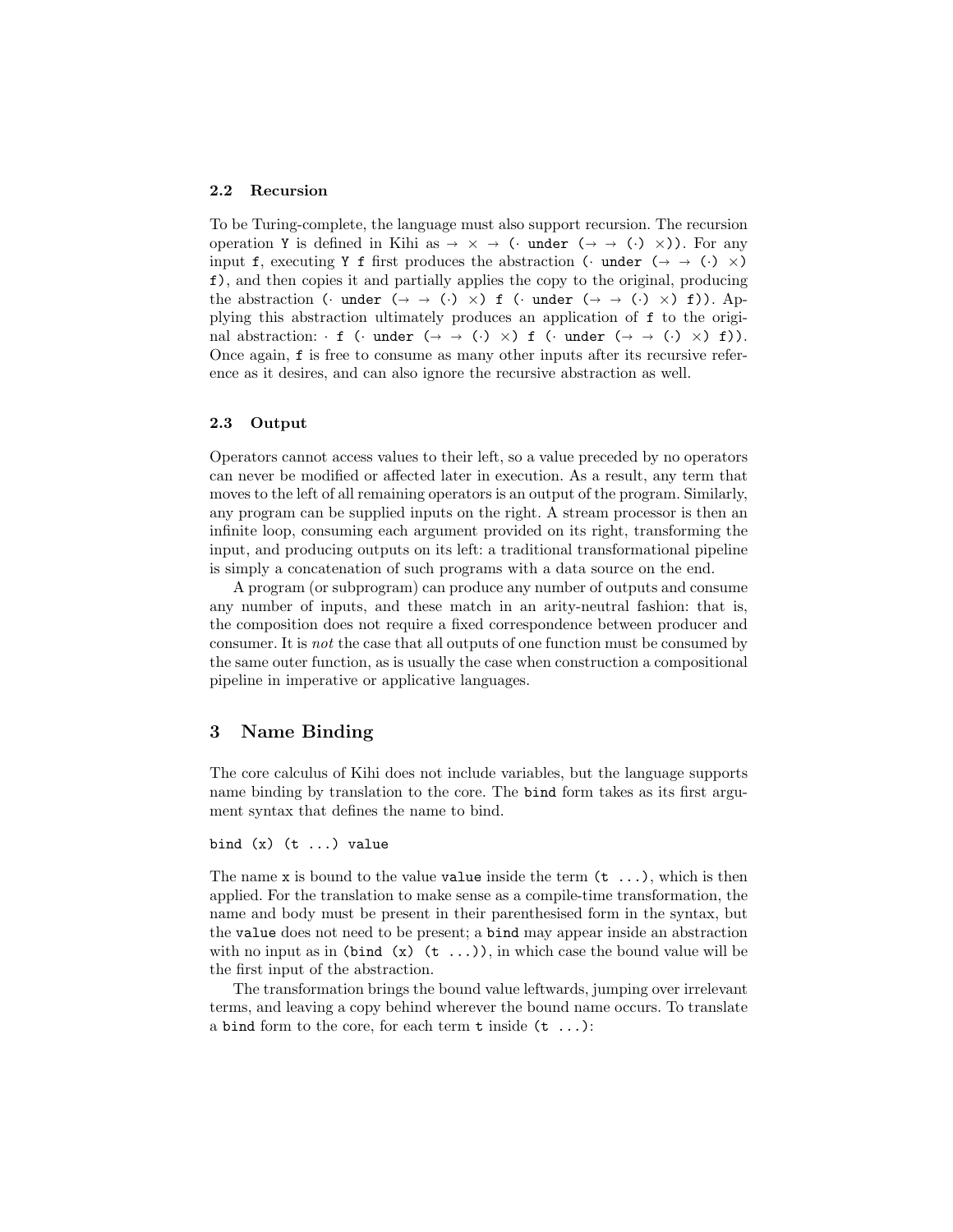$$
a ::= (t \dots)
$$
  

$$
t ::= \cdot | \leftarrow | \rightarrow | \downarrow | \times | a
$$
  

$$
t ::= \dots | \text{bind} | x
$$

Fig. 1. Redex Language Definition

<span id="page-4-2"></span>Fig. 2. Redex Binding Extension

<span id="page-4-0"></span>
$$
(t \dots \cdot (t_t \dots) \vee \dots) \longrightarrow (t \dots t_t \dots \vee \dots) \qquad \text{[Apply]}
$$
\n
$$
(t \dots \leftarrow (t_t \dots) \vee_t \vee \dots) \longrightarrow (t \dots (\vee_t t_t \dots) \vee \dots) \text{ [After]}
$$
\n
$$
(t \dots \rightarrow (t_t \dots) \vee_t \vee \dots) \longrightarrow (t \dots (t_t \dots \vee_t) \vee \dots) \text{ [Before]}
$$
\n
$$
(t \dots \vee t \vee_t \vee \dots) \longrightarrow (t \dots \vee \dots) \qquad \text{[Drop]}
$$
\n
$$
(t \dots \times \vee_t \vee \dots) \longrightarrow (t \dots \vee_t \vee \dots) \qquad \text{[Copy]}
$$

<span id="page-4-1"></span>

- 1. If t is the name x to be bound, replace it with  $\times$ , to leave one copy of the value behind in its place and another to continue moving left.
- 2. If t is an abstraction v, replace it with swap  $\rightarrow$  (bind (x) v)  $\times$  and then expand the resulting bind form, to bind a copy of the value in v and swap the original value to the other side of the abstraction.
- 3. Otherwise replace t with  $\cdot \leftarrow$  (t), to 'jump' the value leftwards over the operator.

Finally, prepend  $\downarrow$  to delete the final copy of the value, and remove the parentheses. Translate nested binds innermost-outwards to resolve shadowing.

## 4 Implementations

Kihi has been implemented as mechanisation of the semantics, a practical Racket language, and a web-based tool that visualises executions.

## 4.1 Redex

An implementation of Kihi's core calculus in the Redex [\[3\]](#page-9-1) semantics language is presented in Figure [1.](#page-4-0) The syntax corresponds to the syntax we have already presented. The reduction rules for this language are shown in Figure [3.](#page-4-1) The semantics presented here proceeds right-to-left: this can easily be made unordered by matching on  $t$  instead of  $v$  on the right side of each rule. When the semantics are unordered, the Redex procedure traces shows every possible choice of reduction at each step, ultimately reducing to the same value (or diverging).

The binding language extension is also encoded into Redex, with syntax defined in Figure [2.](#page-4-2) The expand translation from this language to the original calculus is defined in Figure [4.](#page-5-0) A malformed bind will produce a term that is not a valid program in the original calculus.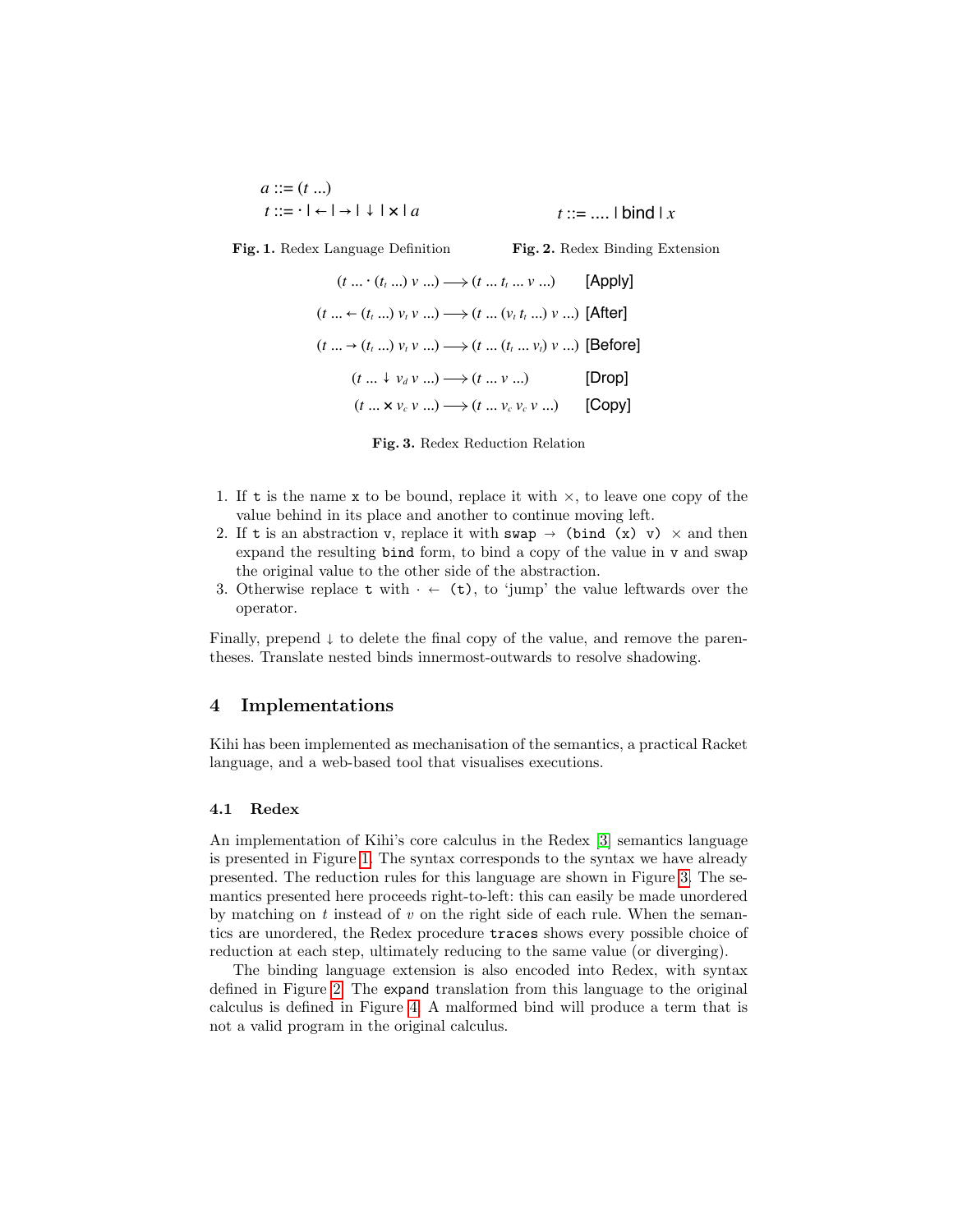```
expand : t \rightarrow texpand\llbracket(bind (x) v t_{tail} ...)\rrbracket = (\downarrow t_{bound} ... t_{cont} ...)where (t_{bound} ...) = bind-body\llbracket x, expand\llbracket v \rrbracket, (t_{cont} ...) = expand\llbracket (t_{tail} ...) \rrbracket\text{expand}[[t \ t_{tail} \ldots]] = (\text{expand}[[t \ t_{cont} \ldots]]where (t_{cont} ...) = expand[[ (t_{tail} ...) ]]\exp \text{and} \llbracket t \rrbracket = t
bind-body : x v \rightarrow v\text{bind-body}[[x, (t \ t_{tail} \ldots)]] = (t_{bound} \ldots t_{cont} \ldots)where (t_{bound} ...) = bind-name\llbracket x, t \rrbracket, (t_{cont} ...) = bind-body\llbracket x, (t_{tail} ...) \rrbracketbind-body[x, ()] = ()
bind-name : x t \rightarrow (t ...)bind-name\llbracket x, x \rrbracket = (\mathsf{x})bind-name\llbracket x, v \rrbracket = (swap \rightarrow (\downarrow t ...) \times)
where (t \ldots) = \text{bind-body}[[x, v]]bind-name\llbracket x, t \rrbracket = (\cdot \leftarrow (t))
```
<span id="page-5-0"></span>Fig. 4. Redex Binding Expansion

Figure [5](#page-5-1) presents an extension to the core calculus adding a simple type system. A type  $\rightarrow$  S T describes the change in *shape* from the given inputs to the resulting outputs of executing a term. A shape is a sequence of types, and describes the type of every value that will be available to the right of a term on execution.

> S, T,  $U ::= (A \dots)$ A, B, C ::=  $(\Rightarrow S T)$

#### <span id="page-5-1"></span>Fig. 5. Redex Type Extension

A Kihi program is typed by the shape judgement, defined in Figure [6.](#page-6-0) The empty program does not change shape, and a non-empty program composes the changes in shape applied by their terms. Kihi terms are typed by the type judgement, defined in Figure [7.](#page-7-0) For instance, the type of  $\times$  begins with a shape  $(A \ B \dots)$  and produces a shape  $(A \ A \ B \dots)$ , representing the duplication of a value of type A.

The type system does not include a mechanism for polymorphism, and there is no way to abstract over stacks. As a result, every type must include the type of every value to its right, even if it is not relevant to that operation's semantics, so it is difficult to write a type that describes a broad range of possible programs.

The complete Redex implementation is available from [https://github.com/](https://github.com/zmthy/kihi-redex) [zmthy/kihi-redex.](https://github.com/zmthy/kihi-redex)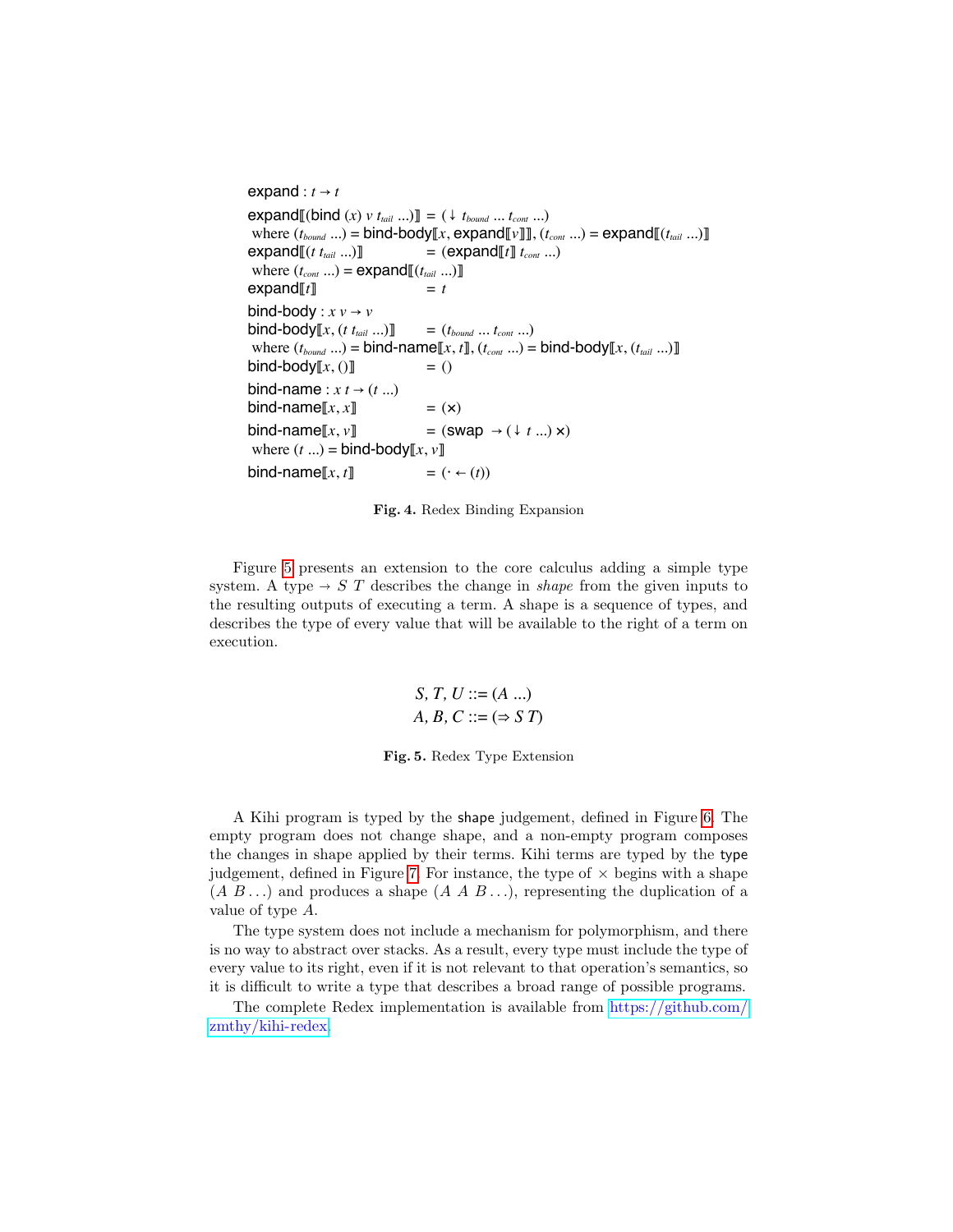#### 4.2 Racket

Kihi has also been implemented as a practical language in Racket. This version provides access to existing Racket libraries and supports some higher-level constructs directly for efficiency, but otherwise is modelled by the Redex. The Racket implementation is available from <https://github.com/zmthy/kihi> and operates as a standard Racket language with #lang kihi. The distribution includes some example programs, documentation, and a number of predefined utility functions.

#### 4.3 Web

For ease of demonstration, a web-based deriving evaluator is available. This tool accepts a program as input and highlights each reduction step in its evaluation. At each step, the operation and operands next to be executed are marked in blue, the output of the previous reduction is underlined, and the rule that has been applied is noted. The program can be evaluated using both left- and right-biased choice of term to illustrate the different reduction paths, and Church numerals and booleans can be sugared or not. It supports many predefined named terms which alias longer subprograms for convenience.

The web evaluator can be accessed at [http://ecs.vuw.ac.nz/](http://ecs.vuw.ac.nz/~mwh/kihi-eval/)∼mwh/kihi-eval/ from any web browser. It includes several sample programs illustrating the tool and language, with stepping back and forth, replay, and reduction highlighting.

As a debugging aid, the evaluator includes two special kinds of term as extensions: for any letter  $X$ ,  $\tilde{X}$  is an irreducible labelled marker value, while  $\tilde{X}$  reduces to nothing and has a side effect. These can be used to observe the propagation of values through the program and the order terms are evaluated.

The web evaluator also allows expanding a Kihi program to core terms (that is, using only the six operations of abstraction, application, left, right, copy, and drop). This expansion performs the full reduction of the bind syntax to core, and desugars all predefined named terms. In the other direction, a program can be reduced to the minimal equivalent program (including shrinking unapplied abstractions). Embedded is a command-line JavaScript implementation for node.js that also supports these features.

 $\frac{1}{\mathsf{shape}(\mathbb{I}(0, S, S))}$  [Identity]

type $\llbracket t_s, T, U \rrbracket$ shape $\llbracket(t...), S, T\rrbracket$  $\frac{1}{\text{shape}[(t_s t \ldots), S, U]}$  [Operate]

<span id="page-6-0"></span>Fig. 6. Redex Shape System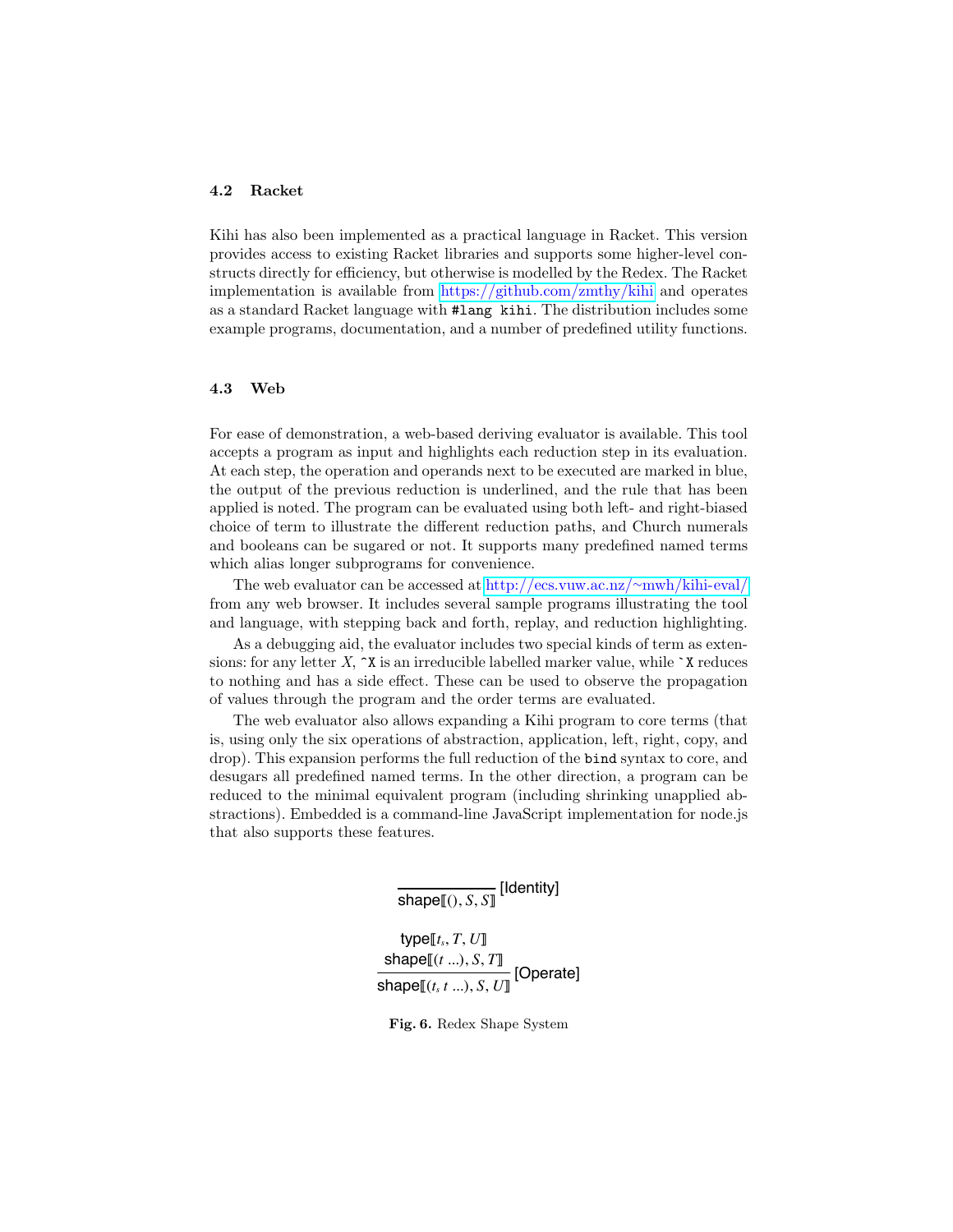

<span id="page-7-0"></span>Fig. 7. Redex Type System

# 5 Related Work

Kihi bears comparison to Krivine machines [\[9\]](#page-9-2), Post tag system languages [\[11\]](#page-9-3), and other term-rewriting models. We focus on the compositional nature of execution in Kihi rather than the perspective of these systems and will not address them further in this space.

As a simple Turing-complete language without variables, Kihi also has similar goals to the SK calculus [\[1\]](#page-9-4). The core calculus of Kihi has five operators, compared to SK's two, but functions in Kihi are afforded more flexibility in their input and output arities. The K combinator can be implemented in Kihi as  $\downarrow$ swap, and the S combinator as  $\cdot$  under (via the under  $(\cdot)$ ). While the reverse is possible, it requires implementing a stack in SK so we do not attempt it here.

Forth [\[10\]](#page-9-5) is likely the most widely-known concatenative language. Forth programs receive arguments on an implicit stack and push their results to the same stack, following a postfix approach where calls follow their arguments. While generally described in this imperative fashion, a Forth program is also (impurely) functional and compositional when examined from the right perspective: each function takes a single argument (the entire stack to date) and produces a single output (a new stack to be used by the next function); from this point of view functions are composed from left to right, with the inner functions preceding the outer. The library design and nomenclature of the language favour the imperative view, however. The implicit nature of the stack requires the programmer to keep a mental picture of its state after each function mutates it in order to know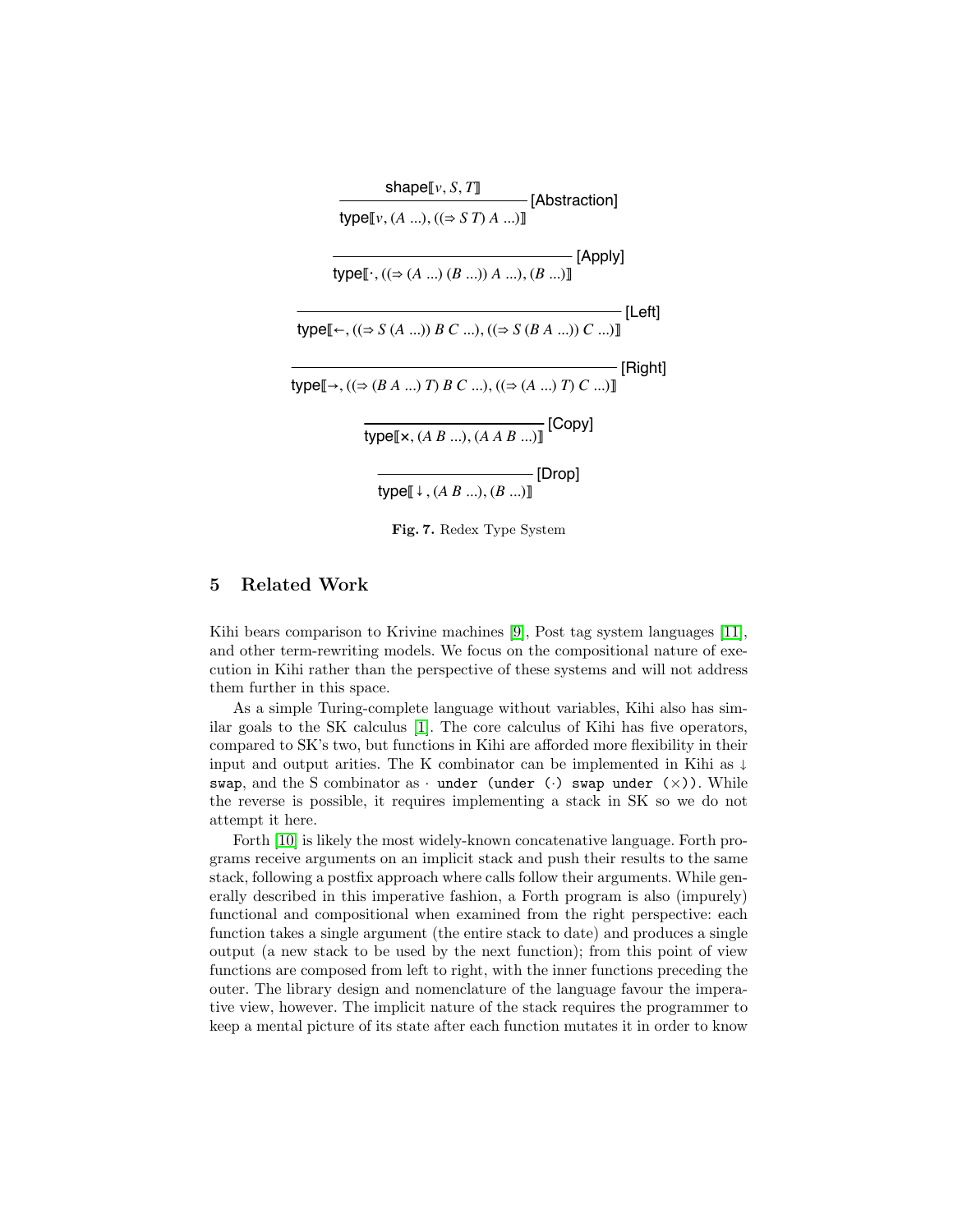which arguments will be available to the next, while Kihi's approach allows the stepped semantics of our tools while retaining a valid program at each stage.

The Joy language [\[12\]](#page-9-6) is similar to Forth and brought the "concatenative" terminology to the fore. Joy incorporates an extensive set of combinators [\[4\]](#page-9-7) emphasising the more functional elements of the paradigm, but is still fundamentally presented as manipulating the invisible data stack.

#### 5.1 Om

The Om language [\[2\]](#page-9-0) is closest to Kihi in approach. Described as "prefix concatenative", in an Om program the operator precedes its arguments and the operator plus its arguments are replaced in the program by the result, as in Kihi. The language and implementation focus on embedability and Unicode support and are presented in terms of rewriting and partial programs, rather than composition. Despite some superficial similarity, Om and Kihi do not have similar execution or data models and operate very differently.

Om's brace-enclosed "operand" programs parallel Kihi's abstractions when used in certain ways. In particular, they can be dequoted to splice their bodies into the program, as in Kihi's apply, and Om's quote function would be Kihi $\leftarrow$ (). They can also have the contents of other operands inserted at the start or end of them: to behave similarly to Kihi's  $\leftarrow$  and  $\rightarrow$  operators requires doublequoting, because one layer of the operand quoting is always removed, so that  $\rightarrow$  [expression]  $\{X\}$   $\{\{Y\}\}\$ is analogous to  $\rightarrow$  (X) (Y); to get the unwrapping effect of  $\rightarrow$  [expression] in Kihi would be  $\rightarrow \leftarrow (\cdot)$ . Om has a family of "arrow functions"  $\rightarrow$  [...], < - [...], [...] ->, and [...] < - for manipulating programs interpreted in various ways, but in general these do not relate to Kihi's arrow operators. An operand "program" can be interpreted as a Unicode string, list, dictionary, or function, and Om has distinguished functions for treating the program as each of these interpretations and moving elements in and out, or deconstructing elements (for example, turning {ABC} into {A}{BC}), contrasting with the uniform lower-level treatment in Kihi.

Single-step abstract execution of an Om program results in another Om program with the same result up to side effects. The Om implementation does not provide single-stepping as an option, but a program lacking necessary arguments pauses to wait for them to be supplied after evaluating as far as possible.

## 6 Future work

The separation of the six operations in Kihi allows exploration of the subset of programs that omit one or more of the operations. Copy-free programs parallel linear logic, while drop-free programs have similarities with the  $\lambda_I$  calculus and SCBI calculus, and left-free programs do not reorder terms. These subsets and their equivalences or limitations are worth further investigation.

While Kihi core is Turing-complete, it is impractical for large programs. Building on the core to create a more usable compositional language, building out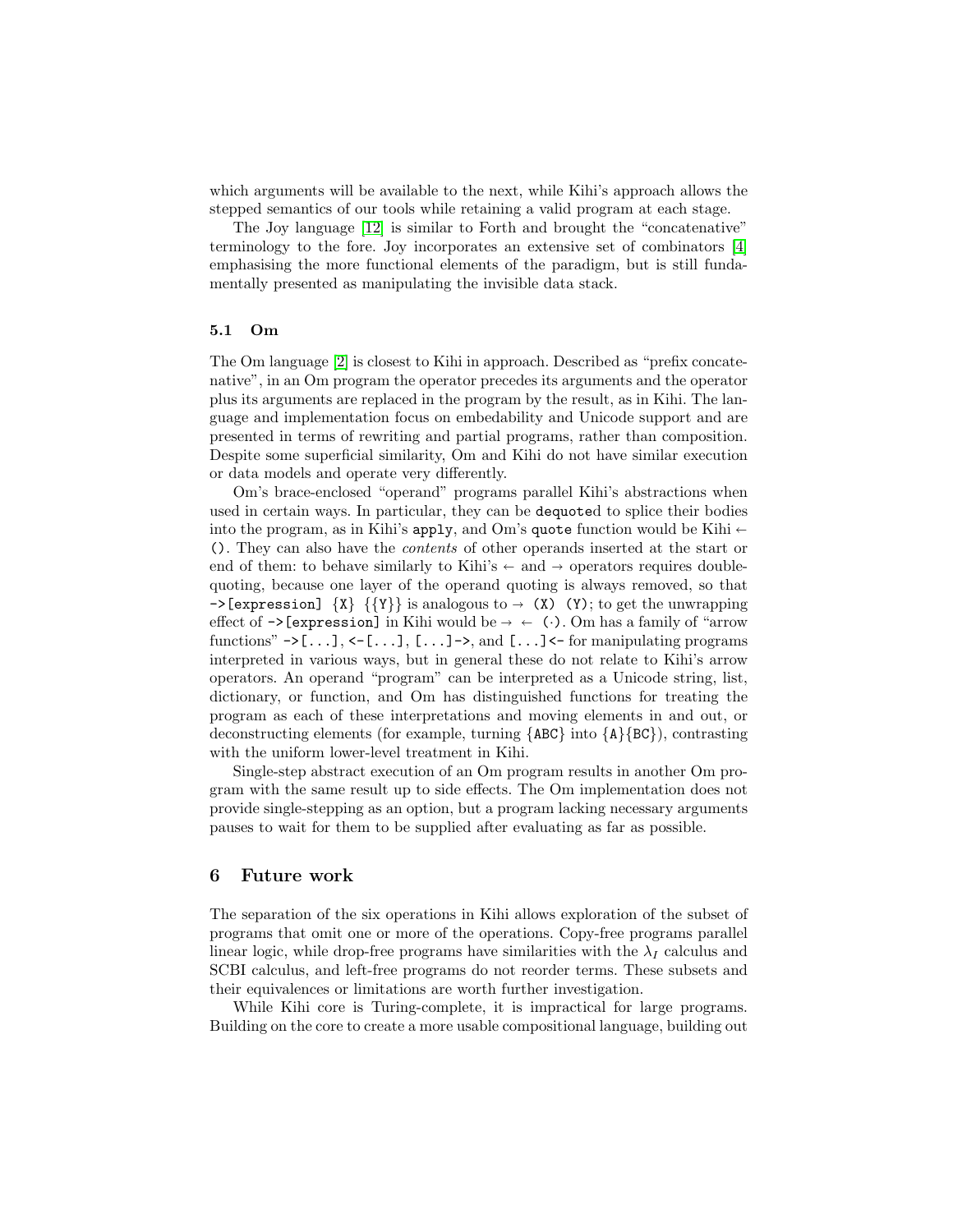a useful set of default functions, and extending Kihi with more convenient data structures, is ongoing work. We are currently extending our past work on module systems and code reuse [\[6,](#page-9-8)[8,](#page-9-9)[7\]](#page-9-10) to this end, and also on visual programming [\[5\]](#page-9-11) for novices or end-users. We are interested in exploring domains and tasks where this computational style is beneficial, and integrating it into other systems.

Efficient implementation and representation of Kihi is another live issue. Construction of a suitable virtual machine or compiler for Kihi raises questions of executing the computational model and encoding the operations.

# 7 Conclusion

Kihi is a compositional functional language with practical higher-level functionality but only six core operations with simple semantics. A key aspect of Kihi's flexibility is the arity-neutral fashion in which functions can compose. We have presented Kihi and the tools we have built to execute and explore the language and the compositional model. These tools are capable of interacting with a broader ecosystem as well as illustrating execution paths and allowing a programmer to explore different facets of computation than most conventional languages and tools provide.

## References

- <span id="page-9-4"></span>1. Curry, H.B.: Grundlagen der kombinatorischen logik. American Journal of Mathematics 52(3), 509–536 (1930)
- <span id="page-9-0"></span>2. Erb, J.: Om programming language web site. <https://sparist.github.io/Om/>
- <span id="page-9-1"></span>3. Felleisen, M., Findler, R.B., Flatt, M.: Semantics Engineering with PLT Redex. MIT Press (2009)
- <span id="page-9-7"></span>4. Frenger, P.: The JOY of Forth. SIGPLAN Not. 38(8), 15–17 (Aug 2003). <https://doi.org/10.1145/944579.944583>
- <span id="page-9-11"></span>5. Homer, M., Noble, J.: A tile-based editor for a textual programming language. In: VISSOFT 2013. pp. 1–4 (Sept 2013). <https://doi.org/10.1109/VISSOFT.2013.6650546>
- <span id="page-9-8"></span>6. Homer, M., Bruce, K.B., Noble, J., Black, A.P.: Modules as gradually-typed objects. DYLA '13, ACM (2013).<https://doi.org/10.1145/2489798.2489799>
- <span id="page-9-10"></span>7. Jones, T., Homer, M., Noble, J.: Brand Objects for Nominal Typing. In: ECOOP 2015. LIPIcs, vol. 37, pp. 198–221. Dagstuhl, Germany (2015). <https://doi.org/10.4230/LIPIcs.ECOOP.2015.198>
- <span id="page-9-9"></span>8. Jones, T., Homer, M., Noble, J., Bruce, K.: Object Inheritance Without Classes. In: ECOOP 2016. LIPIcs, vol. 56, pp. 13:1–13:26. Dagstuhl, Germany (2016). <https://doi.org/10.4230/LIPIcs.ECOOP.2016.13>
- <span id="page-9-2"></span>9. Krivine, J.L.: A call-by-name lambda-calculus machine. Higher Order Symbol. Comput. 20(3), 199–207 (Sep 2007).<https://doi.org/10.1007/s10990-007-9018-9>
- <span id="page-9-5"></span>10. Moore, C.: 1x Forth (1999)
- <span id="page-9-3"></span>11. Post, E.L.: Formal reductions of the general combinatorial decision problem. American Journal of Mathematics 65(2) (1943)
- <span id="page-9-6"></span>12. von Thun, M., Thomas, R.: Joy: Forth's functional cousin. In: Proceedings of the 17th EuroForth Conference (2001)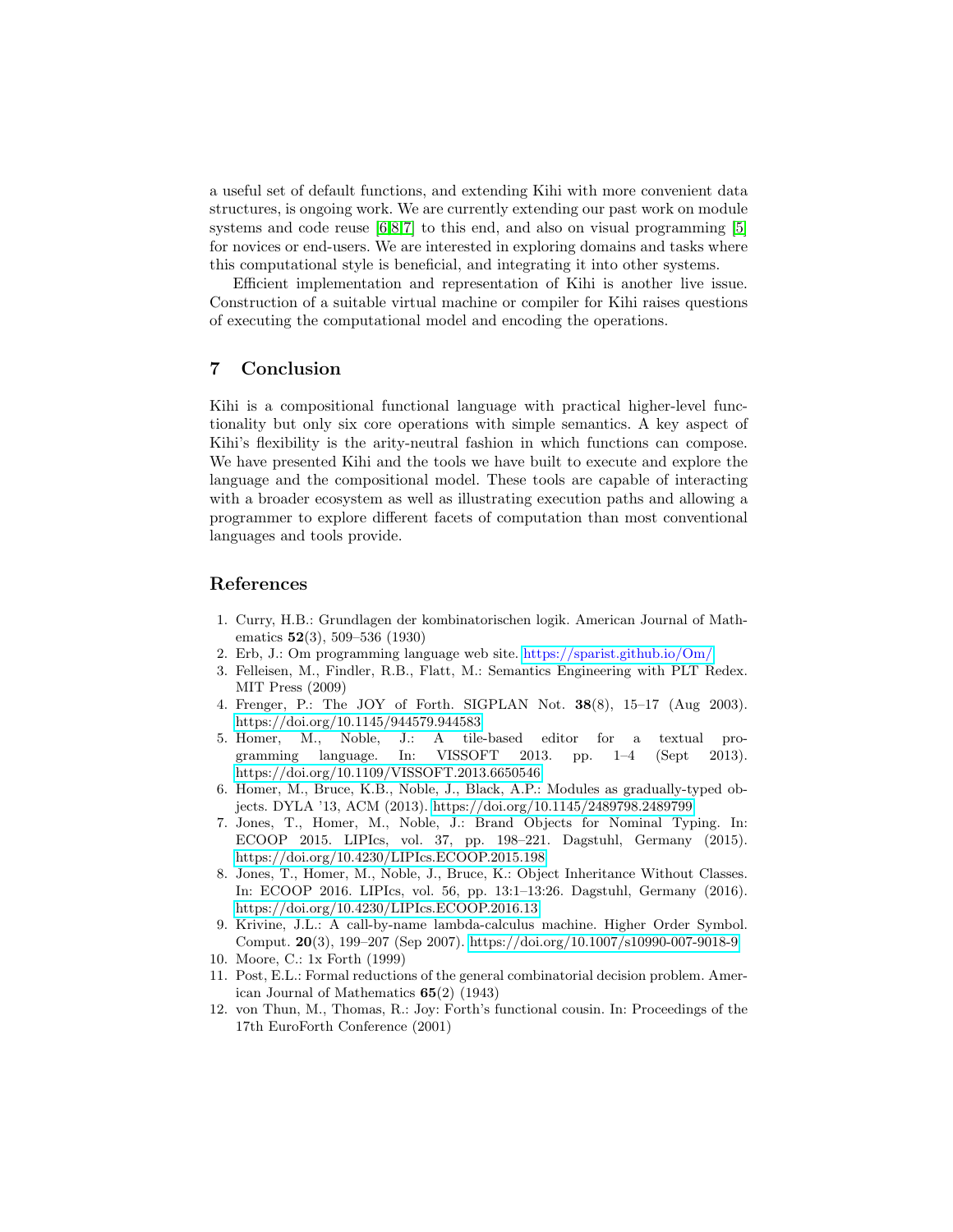# Screenshots and outline

This appendix provides tool screenshots, identifies various features, and notes points of behaviour that are incorporated in the demonstration.

#### Overall view of web evaluator



 $1.~\cdot \cdot \cdot \leftarrow \leftarrow 0~\left( \to (\cdot \cdot \leftarrow (\cdot)~\cdot \leftarrow \leftarrow 0~\cdot~\cdot~\leftarrow (\cdot)) \right) \to (\cdot \cdot \leftarrow (\cdot)~\cdot \leftarrow \leftarrow 0~\cdot~\leftarrow (\cdot)~\cdot \leftarrow (\cdot)~\cdot~\leftarrow (\cdot)~\cdot~\leftarrow \leftarrow 0~\cdot~\leftarrow (\cdot)~\cdot \leftarrow (\cdot)~\cdot~\leftarrow (\cdot)~\cdot~\leftarrow (\cdot)~\cdot~\leftarrow (\cdot)~\cdot~\leftarrow (\cdot)~\cdot~\leftarrow (\cdot)~\cdot~\leftarrow (\cdot)~\cdot~\leftarrow (\cdot)~\cdot~\leftarrow$ 1.  $\frac{1}{2}$  ...  $\frac{1}{2}$  ...  $\frac{1}{2}$  ...  $\frac{1}{2}$  ...  $\frac{1}{2}$  ...  $\frac{1}{2}$  ...  $\frac{1}{2}$  ...  $\frac{1}{2}$  ...  $\frac{1}{2}$  ...  $\frac{1}{2}$  ...  $\frac{1}{2}$  ...  $\frac{1}{2}$  ...  $\frac{1}{2}$  ...  $\frac{1}{2}$  ...  $\frac{1}{2}$  ...  $\frac{1}{2}$ 

The top row includes, from left to right:

- 1. A text box for entering a Kihi program to evaluate;
- 2. A button that executes the program;
- 3. A button that translates the given program into core operations, expanding binds and named terms;
- 4. A button that shrinks excess terms inside abstractions.

The second row provides buttons for the operator symbols. The third is the output area, showing the final result value of the program and any values emitted by the evaluation.

The check boxes, from left to right:

- 1. Select the leftmost available reduction (checked) or the rightmost available reduction (unchecked);
- 2. Enable evaluation of the program without clicking "Run";
- 3. Remove values reaching the left-hand edge and move them to the output area;
- 4. Render operators as names (e.g. right) instead of symbols  $(\rightarrow)$ ;
- 5. Sugar outputted Church numerals into textual numbers;
- 6. Render operators using substitute ASCII symbols (e.g. :) instead of mathematical symbols  $(x)$ . This mode suits some limited browsers and systems.

The step limit determines the maximum number of reduction steps the evaluator will take before stopping. It also stops if a program becomes too long. These stopping points are to preserve browser resources. In particular, programs with nested binds (as in the provided factorial example program) can expand to